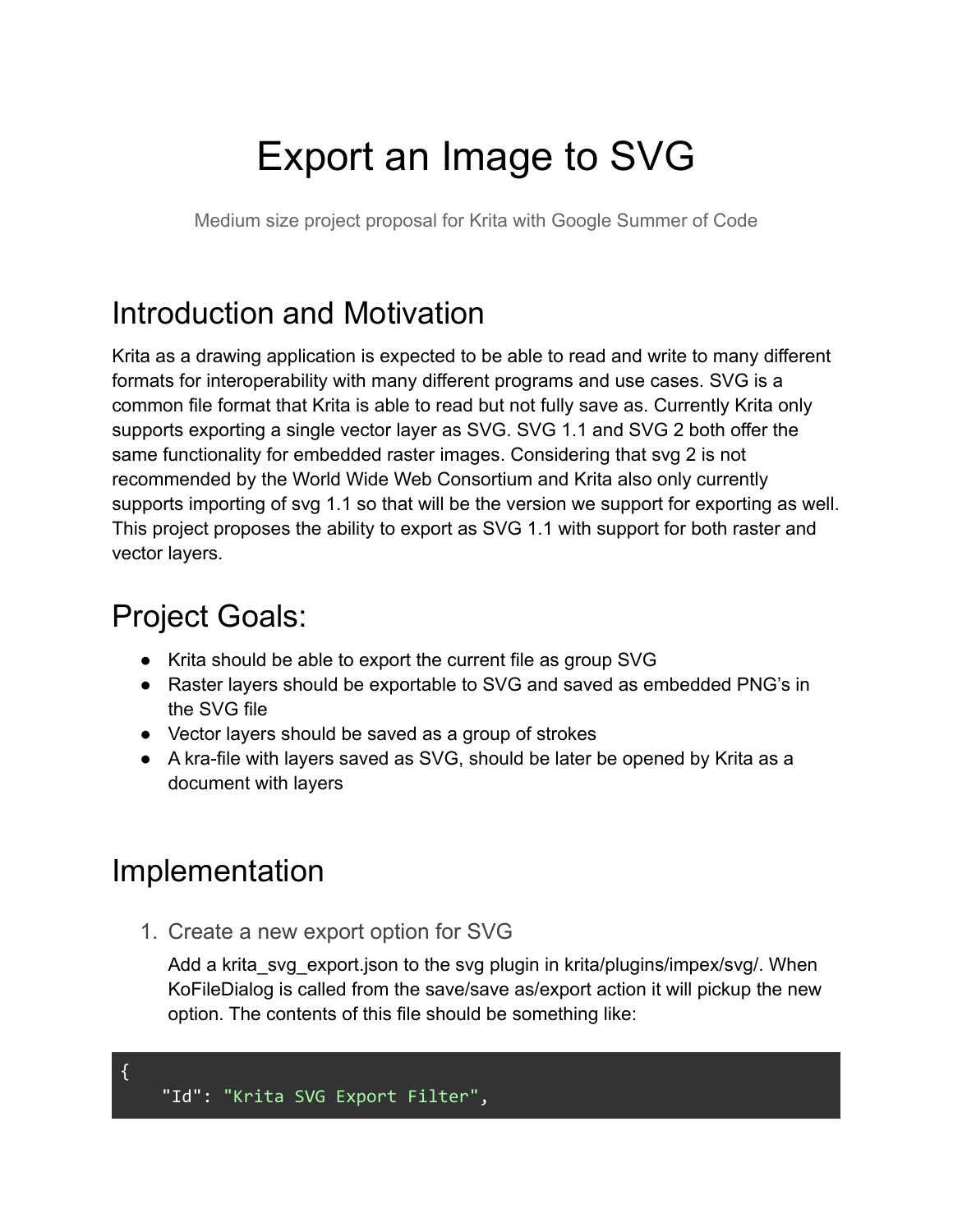```
"NoDisplay": "true",
"Type": "Service",
"X-KDE-Export": "image/svg,application/x-krita-paintoppreset",
"X-KDE-Library": "kritasvgexport",
"X-KDE-ServiceTypes": [
    "Krita/FileFilter"
],
"X-KDE-Weight": 1,"X-KDE-Extensions" : "svg"
```
}

When doing the save/export the file type specified during the KoFileDialog call is used to determine which KisImportExportFilter is used to export the document. A new svgExport filter class will be created that inherits KisImportExportFilter. This will be created in krita/plugins/impex/png/kis\_svg\_export.cc. The convert function of our new svgExport class will implement saving our document as SVG. Because a .kra file is the only file format that supports saving all of Krita's functionality the user will need to be warned about the limited capabilities of exporting in SVG. These will be defined in svgExport::initializeCapabilities() and include capabilities like supported color profiles, layer support, and support for different layer types. The full range of possible missing feature set is created in KisExportCheckRegistry::KisExportCheckRegistry() and each option will need to be specified whether it is supported or not.

#### 2. Handle iterating over all vector layer and passing in shapes

The current functionality to export a layer as svg uses the SvgWriter class while passing it a Qlist of shapes from the current Vector Layer. This gets assigned to the internal shapes topLevelShapes list. When the Vector Layer gets saved as an SVG each stroke will get saved as a separate element in the XML of the SVG. While it seems like the SvgWriter does allow saving by group (with shapes inside that group) its current usage doesn't make use of that ability. The new convert function will use the svgWriter making use of the saveGroup function to group the various vector layers. The list of vector layers will be parsed from the KisDocument passed into convert, making sure to keep ordering of layers. As an alternative the order of layers may be retrieved from KoShape::zIndex().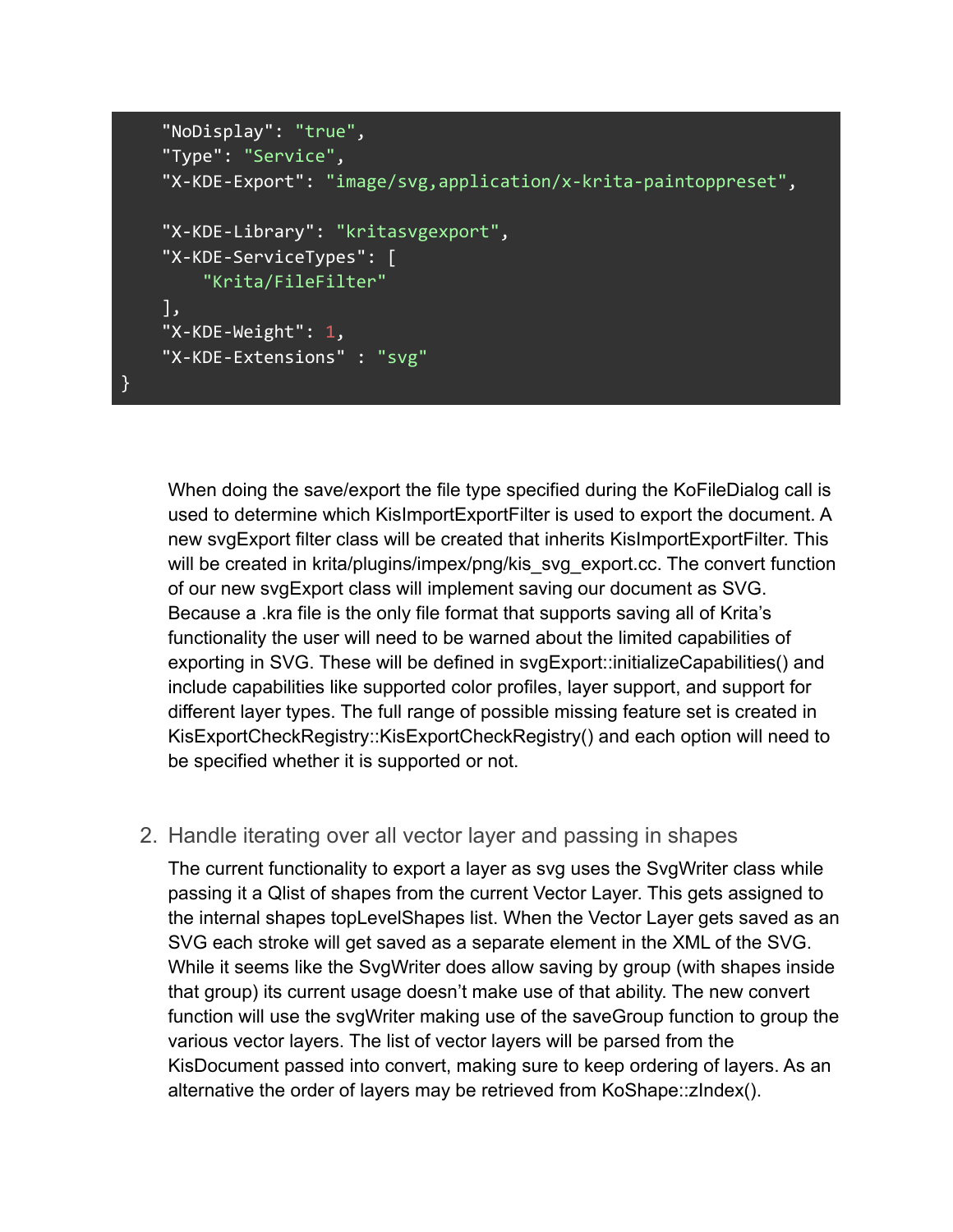Although KoShape::zIndex() will store the whole image memory so this should be avoided if possible. At this stage we will ignore any layer that is not a vector layer.

3. Convert raster layers to PNG and embed inside SVG

SvgWriter is currently able to accept an ImageShape in order to write to an SVG. A raster image can be converted to this format with ImageShape::ImageShape() using layer-projection.

Krita should already support reading embed raster layers from parsing in SvgParser::parseSingleElement() and checking for "image" tags in the SVG. However, loading color profiles doesn't always succeed when running SvgLoadingContext::parseProfile(). parseProfile() doesn't support every possible way to specify color profiles in SVG's. Namely when the attribute is labeled as "name" instead of "local" the parser should still be able to load the correct color profile.

4. Preserve layers inside SVG

Any current rastor, vectory, or group layer when saved with a SVG should be retained when re-opening the document with Krita. The SvgWriter::saveLayer currently does save the layer but without any identifier that the saved group is a layer in any way. This function will be extended to add a "label" tag to specify the layer name and a "groupmode" tag to specify the layer type. When opening the SVG the SvgParser::parseGroup() function will need to check for these tags and create the specified layer.

#### **Timeline**

| Timeline              | Task                                                                                                                         |
|-----------------------|------------------------------------------------------------------------------------------------------------------------------|
| May 20th - June 6th   | Community bonding period<br>Familiarization with the necessary portions of the code base<br>Reading on the SVG specification |
| June 6th - June 13th  | Add export config for SVG plugin                                                                                             |
| June 13th - June 27th | Implement new svgExport class                                                                                                |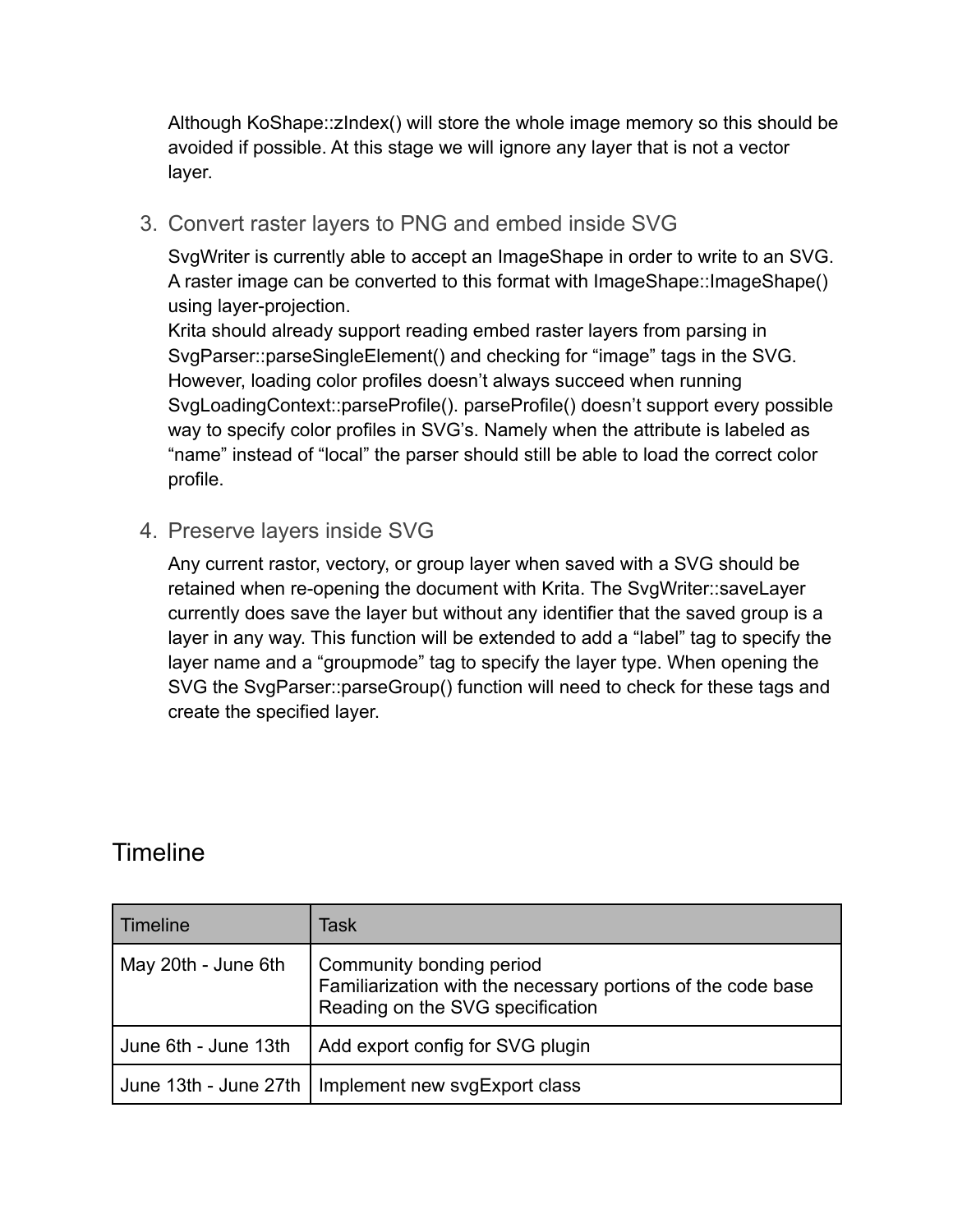| June 27th - July 4th                    | Create unit tests for svgExport and SvgWriter                                                                                       |
|-----------------------------------------|-------------------------------------------------------------------------------------------------------------------------------------|
| July 4th - July 18th                    | Extend sygExport to handle parsing the krita document and<br>saving vector layers in SVG                                            |
| July 18th - August 1st                  | Implement converting raster layers to PNG and enabling file<br>format capabilities<br>Submit first Google Summer of Code evaluation |
| August 1st - August<br>15 <sub>th</sub> | Extend save Layer and parse Group to write and read layer<br>information inside the SVG                                             |
| August 15th -<br>September 5th          | <b>Buffer time</b><br>Submit final work and evaluation                                                                              |
| September 5th                           | End of Google Summer of Code                                                                                                        |

## About me

Hello! I am Reinold Rojas, a Devops Engineer in New York City, USA. I have been a Devops/System Administrator for a few years doing infrastructure work at various companies. I've worked with teams across the globe so I should be fine doing that with Google Summer of Code as well. At a previous position I found I wasn't getting as much development work as I would like, so I decided to contribute to an open source project. I chose to contribute to Krita as a way to motivate me to learn to draw while satisfying my programming itch.

I am mostly a self taught programmer, although I did take some introductory computer science classes at Queens College (City University of New York). I learned most of my programming skills, and skills for my role as a Devops Engineer, by doing my own research, reading through documentation, and challenging myself to build things with what I learned. This honed my ability to figure out solutions and self direct my work.

### Other Scheduling

I plan to maintain a full time job while doing Google Summer of Code. I specifically chose a medium project (around 175 hours of work) in order to make this manageable. I plan to work about 1 hour a day Monday to Friday and 10 hours on the weekend totaling 15 hours of work a week. Over the course of three months this should be more than the